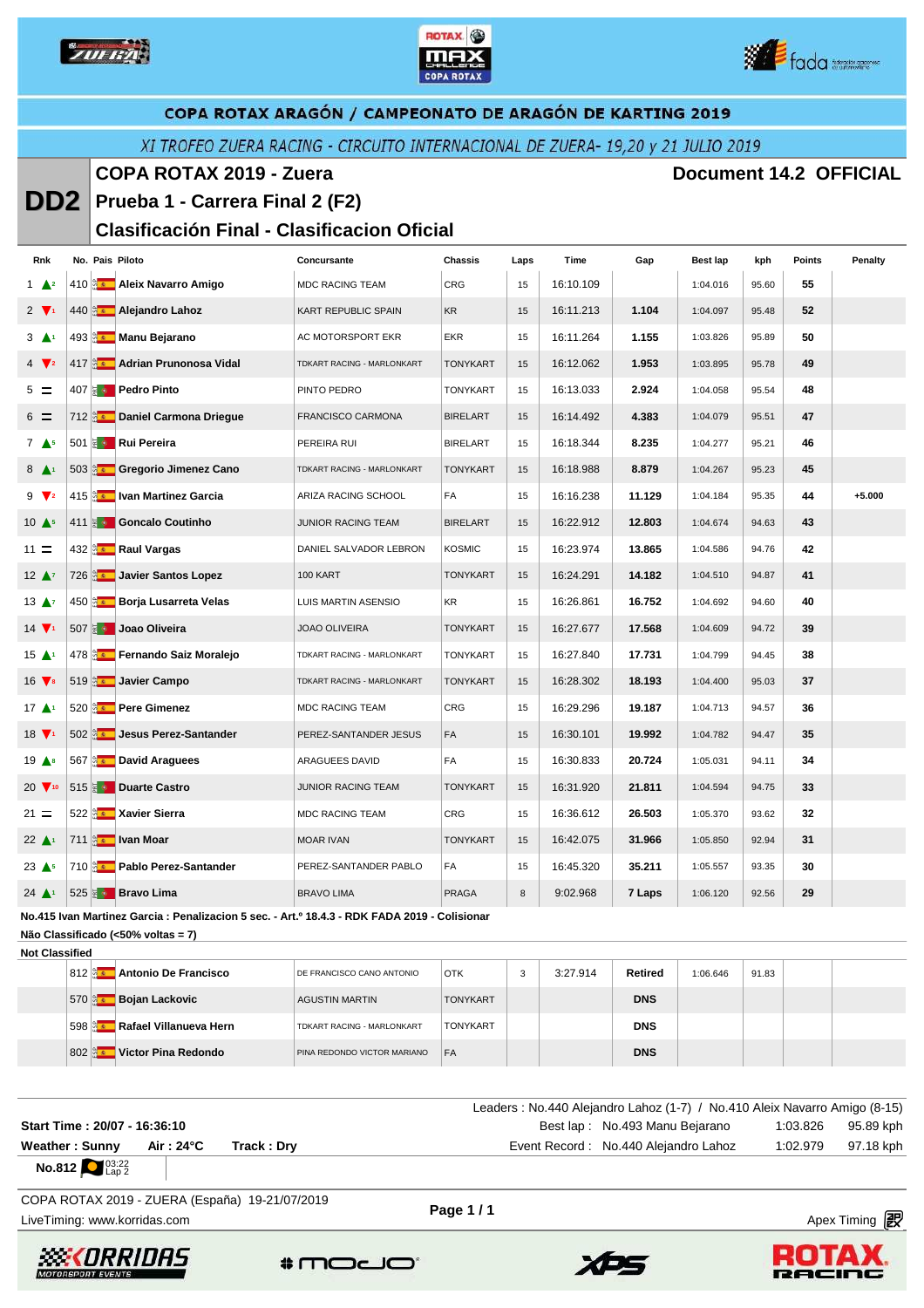





XI TROFEO ZUERA RACING - CIRCUITO INTERNACIONAL DE ZUERA- 19,20 y 21 JULIO 2019

#### **COPA ROTAX 2019 - Zuera**

**DD2** Prueba 1 - Carrera Final 2 (F2) **For information purposes. No official / regulatory value** 

**Lap Chart** 

|                   |     | 2          | 3          | 4          | 5          | 6          | $\overline{7}$ | 8          | 9          | 10         | 11         | 12         | 13         | 14         | 15         | 16         | 17         | 18         | 19         | 20         | 21           | 22         | 23           | 24         | 25         | 26  | 27  | 28  |
|-------------------|-----|------------|------------|------------|------------|------------|----------------|------------|------------|------------|------------|------------|------------|------------|------------|------------|------------|------------|------------|------------|--------------|------------|--------------|------------|------------|-----|-----|-----|
| Grid              | 440 | 417        | 410        | 493        | 407        | 712        | 415            | 519        | 503        | 515        | 432        | 501        | 507        | 5x0        | 411        | 478        | 502        | 520        | 726        | 450        | 522          | 812        | 711          | 802        | 525        | 598 | 567 | 710 |
|                   |     |            |            |            |            |            |                |            |            |            |            |            |            |            |            |            |            |            |            |            |              |            |              |            |            |     |     |     |
| Start             | 440 | 417        | 410        | 493        | 712        | 407        | 519            | 515        | 415        | 501        | 503        | 478        | 520        | 432        | 507        | 411        | 450        | 502        | 726        | 522        | 812          | 711        | 710          | 525        | 567        |     |     |     |
|                   |     |            |            |            |            |            |                |            |            |            |            |            |            |            |            |            |            |            |            |            |              |            |              |            |            |     |     |     |
| Lap 1<br>Interval | 440 | 410<br>0.4 | 417<br>0.5 | 493<br>0.0 | 712<br>0.2 | 407<br>0.1 | 515<br>0.6     | 415<br>0.1 | 519<br>0.0 | 501<br>0.2 | 478<br>0.2 | 503<br>0.3 | 432<br>0.3 | 411<br>0.0 | 520<br>0.6 | 507<br>0.0 | 726<br>0.6 | 450<br>0.2 | 502<br>0.1 | 522<br>0.0 | 812<br>0.2   | 567<br>0.0 | 711<br>0.2   | 710<br>0.1 | 525<br>0.4 |     |     |     |
| Lap2              | 440 | 410<br>0.3 | 417<br>0.9 | 493<br>0.1 | 407<br>0.3 | 712<br>0.1 | 415<br>1.7     | 501<br>0.1 | 411<br>0.5 | 478<br>0.2 | 503<br>0.2 | 432<br>0.4 | 507<br>0.1 | 726<br>0.1 | 520<br>0.3 | 450<br>0.1 | 502<br>0.2 | 522<br>0.7 | 567<br>0.3 | 812<br>0.1 | 711<br>0.4   | 710<br>0.2 | 525<br>0.2   | 519<br>4.4 | 515<br>0.4 |     |     |     |
| Lap <sub>3</sub>  | 440 | 410<br>0.3 | 417<br>0.9 | 493<br>0.3 | 407<br>0.3 | 712<br>0.2 | 415<br>1.9     | 501<br>0.0 | 411<br>0.3 | 503<br>0.8 | 478<br>0.6 | 432<br>0.2 | 726<br>0.7 | 507<br>0.4 | 450<br>0.0 | 502<br>0.7 | 520<br>0.0 | 567<br>0.5 | 8X2<br>0.7 | 522<br>0.3 | 711<br>0.5   | 525<br>0.0 | 710<br>0.4   | 519<br>2.1 | 515<br>0.5 |     |     |     |
| Lap <sub>4</sub>  | 440 | 410<br>0.2 | 417<br>0.9 | 493<br>0.4 | 407<br>0.4 | 712<br>0.1 | 415<br>2.0     | 501<br>0.3 | 411<br>0.2 | 503<br>0.5 | 432<br>1.2 | 478<br>0.5 | 726<br>0.0 | 450<br>0.8 | 507<br>0.2 | 502<br>0.3 | 520<br>0.2 | 567<br>0.7 | 522<br>1.6 | 711<br>0.7 | 525<br>1.0   | 710<br>0.0 | 519<br>0.1   | 515<br>1.1 |            |     |     |     |
| Lap <sub>5</sub>  | 440 | 410<br>0.3 | 417<br>0.8 | 493<br>0.3 | 407<br>0.6 | 712<br>0.5 | 415<br>1.8     | 501<br>1.1 | 411<br>0.1 | 503<br>0.0 | 432<br>1.1 | 726<br>1.0 | 478<br>0.3 | 450<br>0.9 | 507<br>0.0 | 502<br>0.1 | 520<br>0.4 | 567<br>0.5 | 522<br>18  | 711<br>1.3 | 519<br>0.0   | 710<br>0.7 | 515<br>0.5   | 525<br>0.0 |            |     |     |     |
| Lap6              | 440 | 410<br>0.3 | 493<br>1.5 | 417<br>0.0 | 407<br>0.6 | 712<br>0.3 | 415<br>1.8     | 501<br>1.1 | 503<br>0.5 | 411<br>0.2 | 432<br>0.9 | 726<br>1.3 | 478<br>0.6 | 450<br>0.1 | 502<br>1.1 | 507<br>0.1 | 520<br>0.2 | 567<br>0.9 | 522<br>1.1 | 519<br>0.6 | 711<br>1.6   | 515<br>0.0 | 710<br>1.3   | 525<br>0.2 |            |     |     |     |
| Lap <sub>7</sub>  | 440 | 410<br>0.1 | 493<br>1.6 | 417<br>0.2 | 407<br>0.6 | 712<br>0.2 | 415<br>2.0     | 501<br>1.2 | 503<br>0.4 | 411<br>0.6 | 432<br>0.5 | 726<br>1.4 | 450<br>1.1 | 478<br>0.3 | 502<br>0.9 | 507<br>0.1 | 520<br>0.2 | 567<br>0.7 | 519<br>1.2 | 522<br>0.8 | 515<br>1.4   | 711<br>0.6 | 525<br>$1.7$ | 710<br>0.2 |            |     |     |     |
| Lap <sub>8</sub>  | 410 | 440<br>0.2 | 493<br>1.3 | 417<br>0.4 | 407<br>0.5 | 712<br>0.2 | 415<br>1.8     | 501<br>1.4 | 503<br>0.2 | 411<br>1.2 | 432<br>0.4 | 726<br>0.9 | 450<br>1.6 | 478<br>0.5 | 507<br>1.1 | 502<br>0.3 | 520<br>0.1 | 567<br>0.4 | 519<br>0.4 | 522<br>1.8 | 515<br>0.9   | 711<br>1.7 | 710<br>2.9   | 525<br>0.3 |            |     |     |     |
| Lap <sub>9</sub>  | 410 | 440<br>0.2 | 493<br>1.2 | 417<br>0.5 | 407<br>0.6 | 712<br>0.7 | 415<br>1.4     | 501<br>1.4 | 503<br>0.4 | 411<br>1.5 | 432<br>0.4 | 726<br>1.2 | 450<br>1.1 | 478<br>0.9 | 507<br>1.0 | 502<br>0.2 | 520<br>0.1 | 519<br>0.4 | 567<br>0.5 | 522<br>2.5 | 515<br>0.1   | 711<br>2.8 | 710<br>3.4   |            |            |     |     |     |
| Lap <sub>10</sub> | 410 | 440<br>0.3 | 493<br>1.0 | 417<br>0.5 | 407<br>0.7 | 712<br>0.9 | 415<br>1.4     | 501<br>1.4 | 503<br>0.4 | 411<br>2.2 | 432<br>0.1 | 726<br>1.1 | 450<br>1.7 | 478<br>0.8 | 507<br>0.5 | 520<br>0.7 | 519<br>0.1 | 502<br>0.4 | 567<br>0.3 | 515<br>3.3 | 522<br>0.5   | 711<br>2.8 | 710<br>3.9   |            |            |     |     |     |
| Lap <sub>11</sub> | 410 | 440<br>0.4 | 493<br>0.7 | 417<br>0.6 | 407<br>0.7 | 712<br>1.0 | 415<br>1.5     | 501<br>1.6 | 503<br>0.3 | 411<br>2.7 | 432<br>0.1 | 726<br>0.6 | 450<br>2.5 | 478<br>0.4 | 507<br>0.3 | 520<br>1.5 | 502<br>0.3 | 519<br>0.1 | 567<br>0.3 | 515<br>2.8 | 522<br>$1.2$ | 711<br>3.5 | 710<br>3.8   |            |            |     |     |     |
| Lap <sub>12</sub> | 410 | 440<br>0.6 | 493<br>0.5 | 417<br>0.8 | 407<br>0.6 | 712<br>1.2 | 415<br>1.6     | 501<br>1.7 | 503<br>0.4 | 411<br>3.0 | 432<br>0.4 | 726<br>0.1 | 450<br>2.7 | 478<br>0.4 | 507<br>0.1 | 520<br>1.6 | 519<br>0.3 | 502<br>0.3 | 567<br>0.5 | 515<br>2.2 | 522<br>2.0   | 711<br>4.3 | 710<br>3.6   |            |            |     |     |     |
| Lap <sub>13</sub> | 410 | 440<br>0.7 | 493<br>0.5 | 417<br>0.7 | 407<br>0.6 | 712<br>1.3 | 415<br>1.6     | 501<br>1.9 | 503<br>0.2 | 411<br>3.5 | 432<br>0.7 | 726<br>0.0 | 450<br>2.8 | 507<br>0.4 | 478<br>0.3 | 520<br>1.1 | 519<br>0.1 | 502<br>0.4 | 567<br>0.8 | 515<br>1.7 | 522<br>3.1   | 711<br>4.5 | 710<br>3.3   |            |            |     |     |     |
| Lap <sub>14</sub> | 410 | 440<br>0.7 | 493<br>0.2 | 417<br>1.0 | 407<br>0.7 | 712<br>1.3 | 415<br>1.7     | 501<br>2.0 | 503<br>0.2 | 411<br>3.9 | 432<br>0.6 | 726<br>0.1 | 450<br>3.0 | 507<br>0.3 | 478<br>0.3 | 519<br>0.9 | 520<br>0.7 | 502<br>0.2 | 567<br>0.8 | 515<br>1.3 | 522<br>4.0   | 711<br>4.9 | 710<br>3.1   |            |            |     |     |     |
| Lap 15            | 410 | 440<br>1.1 | 493<br>0.0 | 417<br>0.7 | 407<br>0.9 | 712<br>1.4 | 415<br>1.7     | 501<br>2.1 | 503<br>0.6 | 411<br>3.9 | 432<br>1.0 | 726<br>0.3 | 450<br>2.5 | 507<br>0.8 | 478<br>0.1 | 519<br>0.4 | 520<br>0.9 | 502<br>0.8 | 567<br>0.7 | 515<br>1.0 | 522<br>4.6   | 711<br>5.4 | 710<br>3.2   |            |            |     |     |     |

*SSEKORRIDAS* 

 $*$ modo

XPS



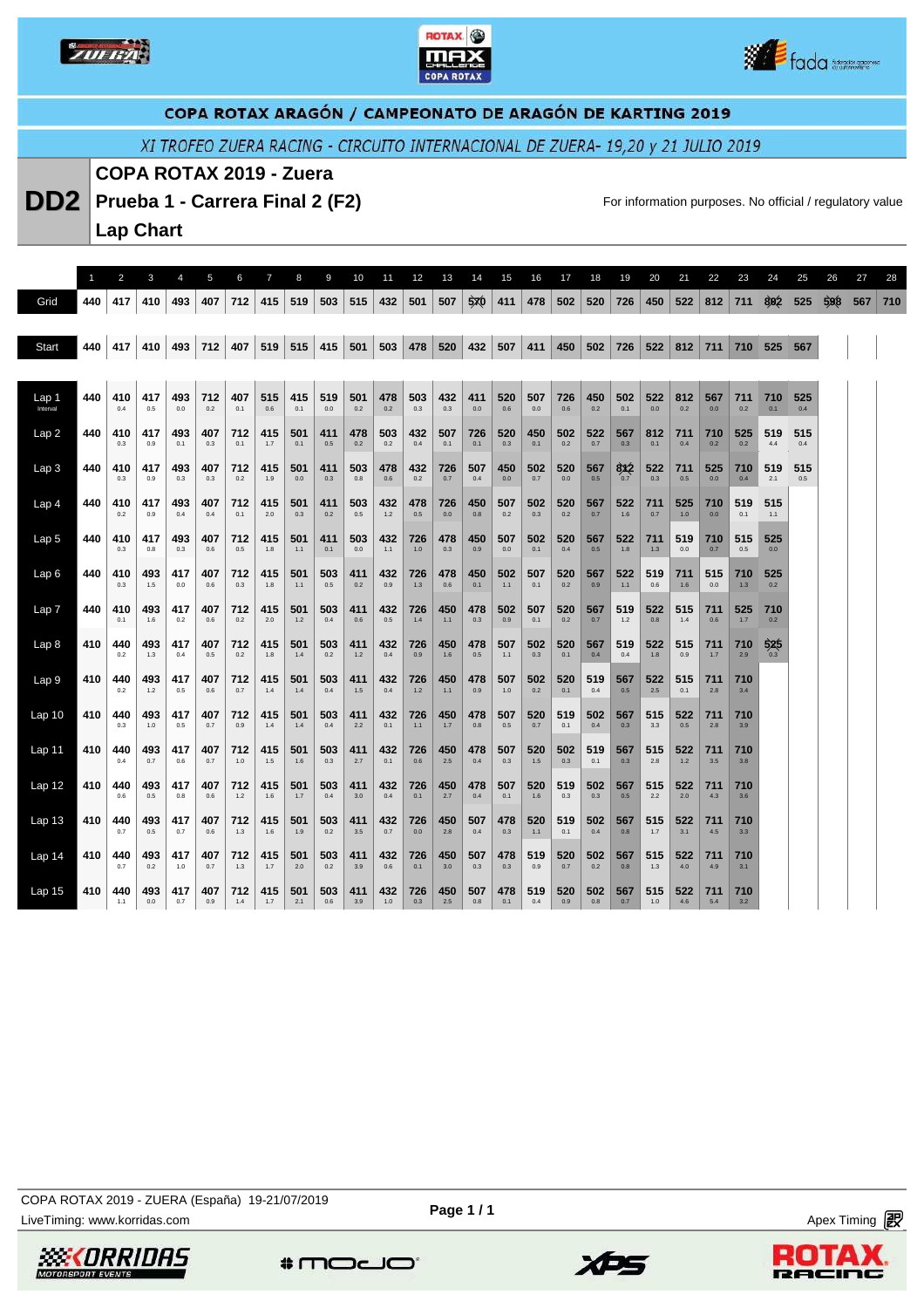





XI TROFEO ZUERA RACING - CIRCUITO INTERNACIONAL DE ZUERA- 19,20 y 21 JULIO 2019

#### **COPA ROTAX 2019 - Zuera**

**DD2** Prueba 1 - Carrera Final 2 (F2) **For information purposes. No official / regulatory value** 

# **Analysis**

| Laps            | Sector 1                    | Sector 2 | Sector 3 | Lap Time | Laps           | Sector 1               | Sector 2 | Sector 3 | Lap Time | Laps                    | Sector 1                      | Sector 2 | Sector 3 | Lap Time |
|-----------------|-----------------------------|----------|----------|----------|----------------|------------------------|----------|----------|----------|-------------------------|-------------------------------|----------|----------|----------|
|                 | No.407 Pinto Pedro          |          |          |          | 3              | 20.641                 | 23.259   | 21.227   | 1:05.127 | 6                       | 20.446                        | 22.876   | 21.067   | 1:04.389 |
| 1               | 21.799                      | 23.558   | 21.391   | 1:06.748 | 4              | 20.551                 | 23.103   | 21.145   | 1:04.799 | $\overline{7}$          | 20.467                        | 22.964   | 21.049   | 1:04.480 |
| $\overline{c}$  | 20.926                      | 23.327   | 21.209   | 1:05.462 | 5              | 20.453                 | 23.125   | 21.152   | 1:04.730 | 8                       | 20.795                        | 23.142   | 20.989   | 1:04.926 |
| 3               | 20.621                      | 23.155   | 21.118   | 1:04.894 | 6              | 20.537                 | 23.047   | 21.049   | 1:04.633 | 9                       | 20.406                        | 23.029   | 20.961   | 1:04.396 |
| 4               | 20.527                      | 23.103   | 21.109   | 1:04.739 | $\overline{7}$ | 20.503                 | 23.025   | 21.167   | 1:04.695 | 10                      | 20.430                        | 22.902   | 20.978   | 1:04.310 |
| 5               | 20.440                      | 23.092   | 21.031   | 1:04.563 | 8              | 20.469                 | 22.983   | 21.054   | 1:04.506 | 11                      | 20.352                        | 22.972   | 20.962   | 1:04.286 |
| 6               | 20.495                      | 23.261   | 21.080   | 1:04.836 | 9              | 20.482                 | 22.949   | 21.012   | 1:04.443 | 12                      | 20.376                        | 22.871   | 20.980   | 1:04.227 |
| 7               | 20.540                      | 23.052   | 20.989   | 1:04.581 | 10             | 20.504                 | 22.842   | 21.092   | 1:04.438 | 13                      | 20.332                        | 22.866   | 20.937   | 1:04.135 |
| 8               | 20.421                      | 23.063   | 21.138   | 1:04.622 | 11             | 20.400                 | 22.923   | 21.042   | 1:04.365 | 14                      | 20.310                        | 22.831   | 20.956   | 1:04.097 |
| 9               | 20.416                      | 22.942   | 21.062   | 1:04.420 | 12             | 20.421                 | 22.915   | 21.049   | 1:04.385 | 15                      | 20.494                        | 22.884   | 21.014   | 1:04.392 |
| 10              | 20.432                      | 22.861   | 20.970   | 1:04.263 | 13             | 20.397                 | 22.875   | 20.970   | 1:04.242 |                         | No.450 Lusarreta Velas Borja  |          |          |          |
| 11              | 20.347                      | 22.885   | 20.904   | 1:04.136 | 14             | 20.368                 | 22.883   | 20.933   | 1:04.184 | 1                       | 22.725                        | 24.373   | 22.146   | 1:09.244 |
| 12              | 20.340                      | 22.844   | 20.949   | 1:04.133 | 15             | 20.428                 | 22.871   | 20.988   | 1:04.287 | $\overline{c}$          | 21.038                        | 23.660   | 21.294   | 1:05.992 |
| 13              | 20.351                      | 22.869   | 20.838   | 1:04.058 | <b>No.417</b>  | Prunonosa Vidal Adrian |          |          |          | 3                       | 20.793                        | 23.685   | 21.470   | 1:05.948 |
| 14              | 20.283                      | 22.883   | 20.978   | 1:04.144 | $\mathbf{1}$   | 21.486                 | 23.568   | 21.450   | 1:06.504 | $\overline{\mathbf{4}}$ | 20.684                        | 23.436   | 21.183   | 1:05.303 |
| 15              | 20.301                      | 22.853   | 20.985   | 1:04.139 | $\overline{2}$ | 20.923                 | 23.331   | 21.258   | 1:05.512 | 5                       | 20.984                        | 23.640   | 21.187   | 1:05.811 |
|                 | No.410 Navarro Amigo Aleix  |          |          |          | 3              | 20.485                 | 23.196   | 21.037   | 1:04.718 | 6                       | 20.455                        | 23.209   | 21.178   | 1:04.842 |
| 1               | 21.314                      | 23.289   | 21.331   | 1:05.934 | 4              | 20.369                 | 23.093   | 21.116   | 1:04.578 | $\overline{7}$          | 20.696                        | 23.245   | 21.185   | 1:05.126 |
| $\overline{2}$  | 20.700                      | 23.259   | 21.140   | 1:05.099 | 5              | 20.522                 | 22.990   | 20.925   | 1:04.437 | 8                       | 20.793                        | 23.113   | 21.176   | 1:05.082 |
| 3               | 20.534                      | 23.173   | 21.085   | 1:04.792 | 6              | 21.033                 | 23.171   | 20.926   | 1:05.130 | 9                       | 20.585                        | 23.048   | 21.059   | 1:04.692 |
| $\overline{4}$  | 20.423                      | 23.150   | 21.000   | 1:04.573 | 7              | 20.647                 | 23.063   | 20.898   | 1:04.608 | 10                      | 20.535                        | 23.592   | 21.154   | 1:05.281 |
| 5               | 20.459                      | 23.071   | 20.994   | 1:04.524 | 8              | 20.743                 | 22.981   | 20.946   | 1:04.670 | 11                      | 20.901                        | 23.232   | 21.101   | 1:05.234 |
| 6               | 20.315                      | 23.021   | 21.029   | 1:04.365 | 9              | 20.567                 | 22.906   | 20.905   | 1:04.378 | 12                      | 20.566                        | 23.018   | 21.259   | 1:04.843 |
| $\overline{7}$  | 20.379                      | 22.995   | 20.883   | 1:04.257 | 10             | 20.473                 | 22.742   | 20.894   | 1:04.109 | 13                      | 20.668                        | 23.388   | 21.125   | 1:05.181 |
| 8               | 20.536                      | 23.019   | 21.038   | 1:04.593 | 11             | 20.521                 | 22.791   | 20.831   | 1:04.143 | 14                      | 20.573                        | 23.250   | 21.011   | 1:04.834 |
| 9               | 20.404                      | 22.972   | 21.029   | 1:04.405 | 12             | 20.441                 | 22.835   | 20.964   | 1:04.240 | 15                      | 20.776                        | 23.007   | 21.009   | 1:04.792 |
| 10              | 20.359                      | 22.859   | 20.969   | 1:04.187 | 13             | 20.357                 | 22.815   | 20.867   | 1:04.039 |                         | No.478 Saiz Moralejo Fernando |          |          |          |
| 11              | 20.285                      | 22.906   | 20.972   | 1:04.163 | 14             | 20.414                 | 22.784   | 20.900   | 1:04.098 | 1                       | 21.991                        | 23.747   | 21.617   | 1:07.355 |
| 12              | 20.298                      | 22.800   | 20.918   | 1:04.016 | 15             | 20.149                 | 22.761   | 20.985   | 1:03.895 | $\overline{c}$          | 20.978                        | 24.175   | 21.617   | 1:06.770 |
| 13              | 20.369                      | 22.822   | 20.907   | 1:04.098 |                | No.432 Vargas Raul     |          |          |          | 3                       | 20.845                        | 23.759   | 21.429   | 1:06.033 |
| 14              | 20.300                      | 22.848   | 20.884   | 1:04.032 | 1              | 22.252                 | 24.098   | 21.580   | 1:07.930 | 4                       | 20.747                        | 23.752   | 21.366   | 1:05.865 |
| 15              | 20.292                      | 22.809   | 20.963   | 1:04.064 | 2              | 21.298                 | 24.003   | 21.382   | 1:06.683 | 5                       | 20.797                        | 23.641   | 21.334   | 1:05.772 |
| <b>No.411</b>   | <b>Coutinho Goncalo</b>     |          |          |          | 3              | 20.907                 | 23.362   | 21.314   | 1:05.583 | 6                       | 20.916                        | 23.394   | 21.286   | 1:05.596 |
| 1               | 22.724                      | 23.703   | 21.457   | 1:07.884 | 4              | 20.589                 | 23.315   | 21.231   | 1:05.135 | 7                       | 20.776                        | 23.620   | 21.246   | 1:05.642 |
| $\overline{2}$  | 21.020                      | 23.564   | 21.114   | 1:05.698 | 5              | 20.450                 | 23.222   | 21.198   | 1:04.870 | 8                       | 20.749                        | 23.273   | 21.276   | 1:05.298 |
| 3               | 20.484                      | 23.135   | 21.200   | 1:04.819 | 6              | 20.526                 | 23.273   | 21.207   | 1:05.006 | 9                       | 20.766                        | 23.172   | 21.142   | 1:05.080 |
| 4               | 20.555                      | 23.306   | 21.140   | 1:05.001 | $\overline{7}$ | 20.529                 | 23.080   | 21.132   | 1:04.741 | 10                      | 20.614                        | 23.300   | 21.318   | 1:05.232 |
| 5               | 20.736                      | 23.308   | 21.447   | 1:05.491 | 8              | 20.451                 | 23.258   | 21.333   | 1:05.042 | 11                      | 20.650                        | 23.008   | 21.141   | 1:04.799 |
| 6               | 20.610                      | 23.590   | 21.095   | 1:05.295 | 9              | 20.585                 | 23.205   | 21.161   | 1:04.951 | 12                      | 20.594                        | 23.075   | 21.184   | 1:04.853 |
| $\overline{7}$  | 20.572                      | 23.205   | 21.300   | 1:05.077 | 10             | 20.432                 | 23.087   | 21.204   | 1:04.723 | 13                      | 20.849                        | 23.582   | 21.055   | 1:05.486 |
| 8               | 20.666                      | 23.077   | 21.391   | 1:05.134 | 11             | 20.682                 | 23.173   | 21.135   | 1:04.990 | 14                      | 20.772                        | 23.023   | 21.027   | 1:04.822 |
| 9               | 20.614                      | 23.039   | 21.314   | 1:04.967 | 12             | 20.922                 | 23.090   | 21.182   | 1:05.194 | 15                      | 20.935                        | 23.115   | 20.969   | 1:05.019 |
| 10 <sup>°</sup> | 20.621                      | 23.040   | 21.387   | 1:05.048 | 13             | 20.421                 | 23.412   | 21.221   | 1:05.054 |                         | No.493 Bejarano Manu          |          |          |          |
| 11              | 20.620                      | 23.086   | 21.279   | 1:04.985 | 14             | 20.356                 | 23.164   | 21.066   | 1:04.586 | $\mathbf{1}$            | 21.664                        | 23.493   | 21.339   | 1:06.496 |
| 12              | 20.568                      | 23.012   | 21.310   | 1:04.890 | 15             | 20.966                 | 23.145   | 20.989   | 1:05.100 | $\overline{c}$          | 21.149                        | 23.313   | 21.137   | 1:05.599 |
| 13              | 20.580                      | 22.988   | 21.172   | 1:04.740 |                | No.440 Lahoz Alejandro |          |          |          | 3                       | 20.642                        | 23.170   | 21.105   | 1:04.917 |
| 14              | 20.569                      | 23.002   | 21.103   | 1:04.674 | $\mathbf{1}$   | 20.815                 | 23.241   | 21.458   | 1:05.514 | 4                       | 20.465                        | 23.101   | 21.087   | 1:04.653 |
| 15              | 20.538                      | 23.045   | 21.145   | 1:04.728 | $\overline{2}$ | 20.749                 | 23.234   | 21.277   | 1:05.260 | 5                       | 20.377                        | 22.985   | 20.994   | 1:04.356 |
|                 | No.415 Martinez Garcia Ivan |          |          |          | 3              | 20.586                 | 23.128   | 21.097   | 1:04.811 | 6                       | 20.598                        | 23.066   | 21.042   | 1:04.706 |
| 1               | 21.938                      | 23.732   | 21.424   | 1:07.094 | 4              | 20.554                 | 22.956   | 21.117   | 1:04.627 | 7                       | 20.409                        | 23.028   | 21.013   | 1:04.450 |
| $\overline{2}$  | 20.949                      | 24.239   | 21.298   | 1:06.486 | 5              | 20.422                 | 22.928   | 21.066   | 1:04.416 | 8                       | 20.521                        | 22.927   | 21.008   | 1:04.456 |

**Page 1 / 3**

COPA ROTAX 2019 - ZUERA (España) 19-21/07/2019

LiveTiming: www.korridas.com **Apex Timing** and Apex Timing and Apex Timing and Apex Timing and Apex Timing and Apex Timing and Apex Timing and Apex Timing and Apex Timing and Apex Timing and Apex Timing and Apex Timing an

*SSEKORRIDAS* 







**BACIOG**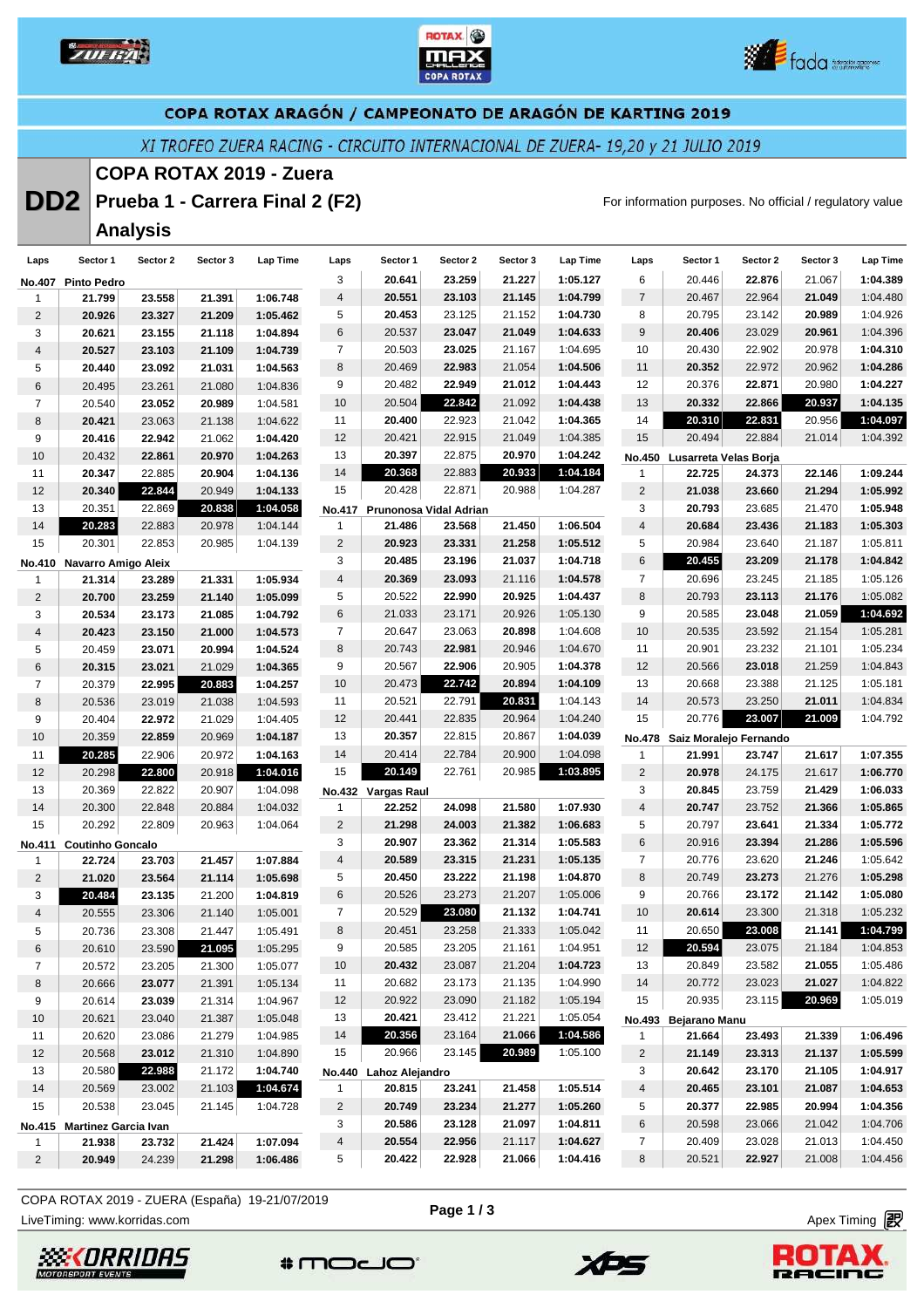





XI TROFEO ZUERA RACING - CIRCUITO INTERNACIONAL DE ZUERA- 19,20 y 21 JULIO 2019

#### **COPA ROTAX 2019 - Zuera**

**DD2** Prueba 1 - Carrera Final 2 (F2) **For information purposes. No official / regulatory value** 

## **Analysis**

| Laps                    | Sector 1                               | Sector 2 | Sector 3 | Lap Time | Laps           | Sector 1             | Sector 2 | Sector 3 | Lap Time | Laps                    | Sector 1              | Sector 2 | Sector 3 | Lap Time |
|-------------------------|----------------------------------------|----------|----------|----------|----------------|----------------------|----------|----------|----------|-------------------------|-----------------------|----------|----------|----------|
| 9                       | 20.488                                 | 22.815   | 20.977   | 1:04.280 | 12             | 20.448               | 23.062   | 21.063   | 1:04.573 | 15                      | 20.513                | 23.022   | 20.977   | 1:04.512 |
| 10                      | 20.369                                 | 22.815   | 20.959   | 1:04.143 | 13             | 20.318               | 22.948   | 21.014   | 1:04.280 | <b>No.520</b>           | <b>Gimenez Pere</b>   |          |          |          |
| 11                      | 20.317                                 | 22.798   | 20.867   | 1:03.982 | 14             | 20.390               | 22.858   | 21.019   | 1:04.267 | $\mathbf{1}$            | 22.382                | 24.561   | 21.715   | 1:08.658 |
| 12                      | 20.333                                 | 22.858   | 20.881   | 1:04.072 | 15             | 20.598               | 23.084   | 21.043   | 1:04.725 | $\mathbf 2$             | 21.789                | 23.697   | 21.272   | 1:06.758 |
| 13                      | 20.440                                 | 22.837   | 20.812   | 1:04.089 |                | No.507 Oliveira Joao |          |          |          | 3                       | 21.083                | 23.711   | 22.054   | 1:06.848 |
| 14                      | 20.227                                 | 22.823   | 20.776   | 1:03.826 | $\mathbf{1}$   | 22.870               | 23.752   | 21.959   | 1:08.581 | $\overline{\mathbf{4}}$ | 20.852                | 23.275   | 21.282   | 1:05.409 |
| 15                      | 20.334                                 | 22.953   | 20.881   | 1:04.168 | $\overline{c}$ | 21.307               | 23.610   | 21.239   | 1:06.156 | 5                       | 20.534                | 23.730   | 21.279   | 1:05.543 |
| No.501                  | Pereira Rui                            |          |          |          | 3              | 21.249               | 23.772   | 21.601   | 1:06.622 | 6                       | 21.282                | 23.226   | 21.269   | 1:05.777 |
| $\mathbf{1}$            | 21.990                                 | 23.863   | 21.474   | 1:07.327 | 4              | 21.038               | 23.388   | 21.163   | 1:05.589 | $\overline{7}$          | 20.646                | 23.415   | 21.291   | 1:05.352 |
| $\overline{2}$          | 20.947                                 | 24.036   | 21.250   | 1:06.233 | 5              | 20.804               | 23.402   | 21.418   | 1:05.624 | 8                       | 21.093                | 23.228   | 21.161   | 1:05.482 |
| 3                       | 20.739                                 | 23.246   | 21.074   | 1:05.059 | 6              | 21.366               | 23.524   | 21.206   | 1:06.096 | 9                       | 20.569                | 23.208   | 21.147   | 1:04.924 |
| $\overline{\mathbf{4}}$ | 20.695                                 | 23.241   | 21.149   | 1:05.085 | $\overline{7}$ | 20.757               | 23.377   | 21.183   | 1:05.317 | 10                      | 20.663                | 23.127   | 21.291   | 1:05.081 |
| 5                       | 21.009                                 | 23.388   | 21.113   | 1:05.510 | 8              | 20.929               | 23.217   | 21.107   | 1:05.253 | 11                      | 20.558                | 23.467   | 21.331   | 1:05.356 |
| 6                       | 20.492                                 | 23.018   | 21.164   | 1:04.674 | 9              | 20.573               | 23.304   | 21.153   | 1:05.030 | 12                      | 20.619                | 23.056   | 21.126   | 1:04.801 |
| $\overline{7}$          | 20.561                                 | 22.999   | 21.202   | 1:04.762 | 10             | 20.473               | 23.113   | 21.081   | 1:04.667 | 13                      | 20.568                | 23.066   | 21.222   | 1:04.856 |
| 8                       | 20.557                                 | 23.001   | 21.155   | 1:04.713 | 11             | 20.421               | 23.186   | 21.002   | 1:04.609 | 14                      | 21.097                | 23.256   | 21.055   | 1:05.408 |
| 9                       | 20.442                                 | 22.878   | 21.146   | 1:04.466 | 12             | 20.574               | 23.105   | 21.034   | 1:04.713 | 15                      | 20.502                | 23.086   | 21.125   | 1:04.713 |
| 10                      | 20.489                                 | 22.826   | 21.154   | 1:04.469 | 13             | 20.607               | 23.377   | 21.003   | 1:04.987 |                         | No.522 Sierra Xavier  |          |          |          |
| 11                      | 20.404                                 | 22.973   | 21.113   | 1:04.490 | 14             | 20.559               | 23.283   | 20.922   | 1:04.764 | 1                       | 22.596                | 24.354   | 21.764   | 1:08.714 |
| 12                      | 20.428                                 | 22.895   | 21.179   | 1:04.502 | 15             | 20.769               | 23.346   | 21.122   | 1:05.237 | $\overline{2}$          | 21.611                | 23.693   | 21.409   | 1:06.713 |
| 13                      | 20.427                                 | 22.847   | 21.189   | 1:04.463 | No.515         | <b>Castro Duarte</b> |          |          |          | 3                       | 22.128                | 23.925   | 21.393   | 1:07.446 |
| 14                      | 20.407                                 | 22.804   | 21.066   | 1:04.277 | $\mathbf{1}$   | 21.771               | 23.709   | 21.558   | 1:07.038 | 4                       | 21.335                | 23.316   | 21.449   | 1:06.100 |
| 15                      | 20.465                                 | 22.840   | 21.048   | 1:04.353 | $\overline{c}$ | 21.097               | 33.946   | 21.261   | 1:16.304 | $\sqrt{5}$              | 20.861                | 23.441   | 21.313   | 1:05.615 |
|                         |                                        |          |          |          | 3              | 20.582               | 23.178   | 21.217   | 1:04.977 | 6                       | 20.951                | 23.237   | 21.182   | 1:05.370 |
|                         | No.502 Perez-Santander Jesus<br>22.913 | 24.071   | 22.155   | 1:09.139 | 4              | 20.560               | 23.629   | 21.326   | 1:05.515 | $\overline{7}$          | 20.831                | 24.075   | 21.276   | 1:06.182 |
| 1<br>2                  | 21.093                                 | 23.700   |          |          |                |                      |          |          |          |                         |                       |          |          |          |
|                         |                                        |          | 21.305   | 1:06.098 | 5              | 20.538               | 23.403   | 21.281   | 1:05.222 | 8                       | 20.850                | 23.233   | 21.368   | 1:05.451 |
| 3                       | 21.001                                 | 23.610   | 21.839   | 1:06.450 | 6              | 20.687               | 23.122   | 21.183   | 1:04.992 | 9                       | 20.862                | 23.516   | 21.308   | 1:05.686 |
| 4                       | 20.700                                 | 23.297   | 21.148   | 1:05.145 | $\overline{7}$ | 20.648               | 23.302   | 21.323   | 1:05.273 | 10                      | 20.973                | 23.967   | 21.332   | 1:06.272 |
| 5                       | 20.559                                 | 23.811   | 21.048   | 1:05.418 | 8              | 20.591               | 23.083   | 21.258   | 1:04.932 | 11                      | 20.850                | 23.277   | 21.357   | 1:05.484 |
| 6                       | 21.073                                 | 23.522   | 21.220   | 1:05.815 | 9              | 20.529               | 23.202   | 21.189   | 1:04.920 | 12                      | 20.572                | 23.395   | 21.511   | 1:05.478 |
| $\overline{7}$          | 20.728                                 | 23.325   | 21.252   | 1:05.305 | 10             | 20.762               | 23.599   | 21.207   | 1:05.568 | 13                      | 20.826                | 23.415   | 21.458   | 1:05.699 |
| 8                       | 21.153                                 | 23.441   | 21.142   | 1:05.736 | 11             | 20.476               | 23.203   | 21.063   | 1:04.742 | 14                      | 20.758                | 23.359   | 21.337   | 1:05.454 |
| 9                       | 20.604                                 | 23.207   | 21.167   | 1:04.978 | 12             | 20.378               | 23.020   | 21.232   | 1:04.630 | 15                      | 20.776                | 23.461   | 21.328   | 1:05.565 |
| 10                      | 20.625                                 | 23.159   | 22.016   | 1:05.800 | 13             | 20.523               | 23.024   | 21.098   | 1:04.645 |                         | No.525 Lima Bravo     |          |          |          |
| 11                      | 20.606                                 | 23.298   | 21.181   | 1:05.085 | 14             | 20.416               | 23.123   | 21.055   | 1:04.594 | 1                       | 22.957                | 24.711   | 21.765   | 1:09.433 |
| 12                      | 20.498                                 | 23.468   | 21.193   | 1:05.159 | 15             | 20.463               | 23.335   | 21.086   | 1:04.884 | $\mathbf 2$             | 21.524                | 23.947   | 21.443   | 1:06.914 |
| 13                      | 20.499                                 | 23.134   | 21.149   | 1:04.782 |                | No.519 Campo Javier  |          |          |          | 3                       | 21.263                | 23.879   | 21.637   | 1:06.779 |
| 14                      | 20.725                                 | 23.249   | 21.066   | 1:05.040 | $\mathbf{1}$   | 21.952               | 24.308   | 21.325   | 1:07.585 | $\overline{4}$          | 21.299                | 24.477   | 21.452   | 1:07.228 |
| 15                      | 20.565                                 | 23.185   | 21.528   | 1:05.278 | $\overline{2}$ | 21.099               | 33.223   | 21.259   | 1:15.581 | 5                       | 21.534                | 23.514   | 21.557   | 1:06.605 |
|                         | No.503 Jimenez Cano Gregorio           |          |          |          | 3              | 20.545               | 23.134   | 21.245   | 1:04.924 | 6                       | 21.259                | 23.810   | 21.460   | 1:06.529 |
| -1                      | 22.617                                 | 23.923   | 21.447   | 1:07.987 | $\overline{4}$ | 20.606               | 23.225   | 21.055   | 1:04.886 | $\overline{7}$          | 21.053                | 23.644   | 21.423   | 1:06.120 |
| $\overline{2}$          | 21.064                                 | 24.447   | 21.094   | 1:06.605 | 5              | 20.900               | 23.087   | 21.011   | 1:04.998 | 8                       | 21.685                | 24.484   | 21.384   | 1:07.553 |
| 3                       | 20.763                                 | 23.317   | 21.088   | 1:05.168 | 6              | 20.542               | 23.016   | 21.069   | 1:04.627 | No.567                  | <b>Araguees David</b> |          |          |          |
| 4                       | 20.616                                 | 23.080   | 21.016   | 1:04.712 | $\overline{7}$ | 20.457               | 23.185   | 21.016   | 1:04.658 | $\mathbf{1}$            | 22.450                | 24.287   | 21.759   | 1:08.496 |
| 5                       | 20.464                                 | 23.446   | 21.066   | 1:04.976 | 8              | 20.427               | 22.965   | 21.030   | 1:04.422 | $\overline{2}$          | 21.317                | 23.929   | 21.462   | 1:06.708 |
| 6                       | 20.733                                 | 23.270   | 21.005   | 1:05.008 | 9              | 20.347               | 23.041   | 21.012   | 1:04.400 | 3                       | 21.000                | 23.685   | 21.356   | 1:06.041 |
| $\overline{7}$          | 20.342                                 | 23.163   | 21.124   | 1:04.629 | 10             | 20.416               | 23.172   | 21.247   | 1:04.835 | $\overline{4}$          | 20.723                | 23.534   | 21.305   | 1:05.562 |
| 8                       | 20.409                                 | 23.166   | 20.957   | 1:04.532 | 11             | 20.628               | 23.948   | 21.092   | 1:05.668 | 5                       | 20.576                | 23.533   | 21.274   | 1:05.383 |
| 9                       | 20.419                                 | 23.203   | 21.071   | 1:04.693 | 12             | 20.584               | 23.032   | 21.025   | 1:04.641 | 6                       | 20.689                | 24.159   | 21.268   | 1:06.116 |
| 10                      | 20.389                                 | 22.985   | 21.034   | 1:04.408 | 13             | 20.527               | 22.964   | 21.160   | 1:04.651 | $\overline{7}$          | 20.485                | 23.409   | 21.251   | 1:05.145 |
| 11                      | 20.307                                 | 23.119   | 21.034   | 1:04.460 | 14             | 20.647               | 22.946   | 20.910   | 1:04.503 | 8                       | 20.640                | 23.385   | 21.225   | 1:05.250 |

LiveTiming: www.korridas.com **Apex Timing** and Apex Timing and Apex Timing and Apex Timing and Apex Timing and Apex Timing and Apex Timing and Apex Timing and Apex Timing and Apex Timing and Apex Timing and Apex Timing an COPA ROTAX 2019 - ZUERA (España) 19-21/07/2019

**Page 2 / 3**







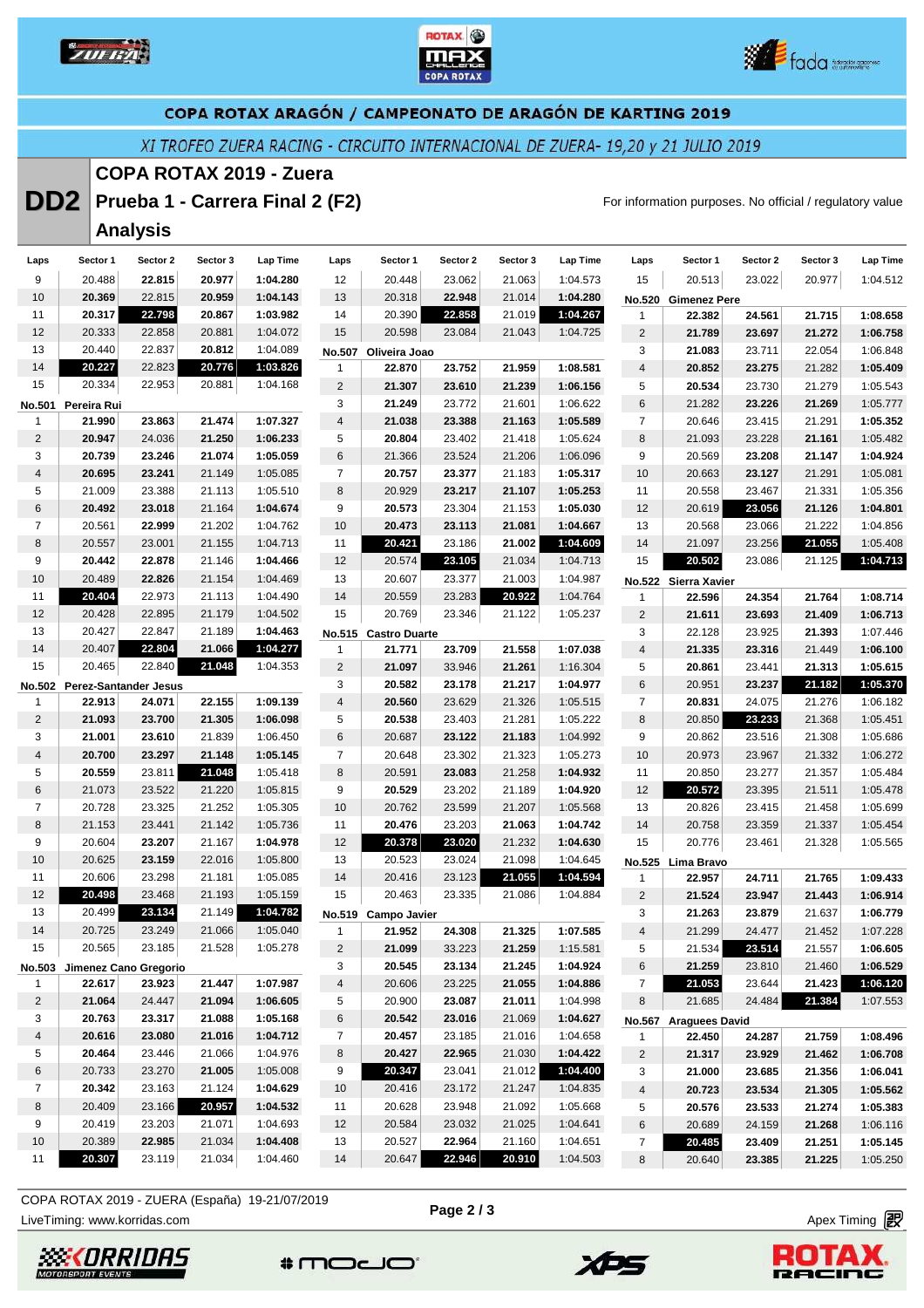

Laps Secto





#### COPA ROTAX ARAGÓN / CAMPEONATO DE ARAGÓN DE KARTING 2019

XI TROFEO ZUERA RACING - CIRCUITO INTERNACIONAL DE ZUERA- 19,20 y 21 JULIO 2019

#### **COPA ROTAX 2019 - Zuera**

**DD2** Prueba 1 - Carrera Final 2 (F2) **For information purposes. No official / regulatory value** 

**Analysis** 

| Laps           | Sector 1  | Sector 2                     | Sector 3 | Lap Time | Laps           | Sector 1                   | Sector 2             | Sector 3 | <b>Lap Time</b> |
|----------------|-----------|------------------------------|----------|----------|----------------|----------------------------|----------------------|----------|-----------------|
| 9              | 20.574    | 23.610                       | 21.248   | 1:05.432 | 12             | 20.346                     | 22.853               | 21.084   | 1:04.283        |
| 10             | 20.529    | 23.241                       | 21.272   | 1:05.042 | 13             | 20.421                     | 22.820               | 20.999   | 1:04.240        |
| 11             | 20.608    | 23.355                       | 21.277   | 1:05.240 | 14             | 20.357                     | 22.779               | 20.943   | 1:04.079        |
| 12             | 20.679    | 23.258                       | 21.257   | 1:05.194 | 15             | 20.328                     | 22.992               | 20.951   | 1:04.271        |
| 13             | 20.500    | 23.334                       | 21.283   | 1:05.117 | <b>No.726</b>  | <b>Santos Lopez Javier</b> |                      |          |                 |
| 14             | 20.508    | 23.337                       | 21.186   | 1:05.031 | 1              | 22.386                     | 24.251               | 21.985   | 1:08.622        |
| 15             | 20.606    | 23.246                       | 21.293   | 1:05.145 | $\overline{2}$ | 20.837                     | 23.527               | 21.312   | 1:05.676        |
| <b>No.710</b>  |           | <b>Perez-Santander Pablo</b> |          |          | 3              | 21.159                     | 23.519               | 21.298   | 1:05.976        |
| 1              | 22.903    | 24.449                       | 21.628   | 1:08.980 | $\overline{4}$ | 20.555                     | 23.254               | 21.147   | 1:04.956        |
| $\overline{2}$ | 21.527    | 24.171                       | 21.469   | 1:07.167 | 5              | 20.840                     | 23.239               | 21.300   | 1:05.379        |
| 3              | 22.509    | 23.567                       | 21.330   | 1:07.406 | 6              | 20.524                     | 23.630               | 21.149   | 1:05.303        |
| 4              | 21.226    | 24.472                       | 21.147   | 1:06.845 | 7              | 20.535                     | 22.984               | 21.267   | 1:04.786        |
| 5              | 21.206    | 23.532                       | 21.227   | 1:05.965 | 8              | 20.475                     | 23.027               | 21.087   | 1:04.589        |
| 6              | 21.632    | 23.742                       | 21.523   | 1:06.897 | 9              | 21.178                     | 22.981               | 21.073   | 1:05.232        |
| $\overline{7}$ | 21.314    | 23.919                       | 21.402   | 1:06.635 | 10             | 20.390                     | 23.037               | 21.192   | 1:04.619        |
| 8              | 21.496    | 24.141                       | 21.300   | 1:06.937 | 11             | 20.467                     | 22.928               | 21.115   | 1:04.510        |
| 9              | 21.218    | 24.107                       | 21.242   | 1:06.567 | 12             | 20.410                     | 23.115               | 21.117   | 1:04.642        |
| 10             | 21.481    | 23.595                       | 21.437   | 1:06.513 | 13             | 20.551                     | 23.288               | 21.206   | 1:05.045        |
| 11             | 21.135    | 23.426                       | 21.522   | 1:06.083 | 14             | 20.563                     | 23.001               | 21.066   | 1:04.630        |
| 12             | 20.977    | 23.563                       | 21.539   | 1:06.079 | 15             | 20.935                     | 23.215               | 21.125   | 1:05.275        |
| 13             | 20.891    | 23.427                       | 21.239   | 1:05.557 | <b>No.812</b>  |                            | De Francisco Antonio |          |                 |
| 14             | 21.054    | 23.393                       | 21.283   | 1:05.730 | 1              | 22.686                     | 24.315               | 21.924   | 1:08.925        |
| 15             | 21.170    | 23.441                       | 21.542   | 1:06.153 | $\overline{2}$ | 21.741                     | 23.869               | 21.300   | 1:06.910        |
| No.711         | Moar Ivan |                              |          |          | 3              | 21.104                     | 23.886               | 21.656   | 1:06.646        |

| <b>No.711</b>  | Moar Ivan |                               |        |          |
|----------------|-----------|-------------------------------|--------|----------|
| 1              | 22.959    | 24.394                        | 21.815 | 1:09.168 |
| $\overline{2}$ | 21.637    | 23.882                        | 21.559 | 1:07.078 |
| 3              | 21.269    | 24.164                        | 21.667 | 1:07.100 |
| $\overline{4}$ | 20.967    | 23.723                        | 21.603 | 1:06.293 |
| 5              | 20.998    | 23.635                        | 21.576 | 1:06.209 |
| 6              | 21.121    | 23.623                        | 21.572 | 1:06.316 |
| $\overline{7}$ | 21.017    | 23.524                        | 21.438 | 1:05.979 |
| 8              | 21.061    | 23.441                        | 21.575 | 1:06.077 |
| 9              | 20.882    | 23.511                        | 21.612 | 1:06.005 |
| 10             | 20.930    | 23.585                        | 21.563 | 1:06.078 |
| 11             | 20.860    | 23.749                        | 21.518 | 1:06.127 |
| 12             | 20.895    | 23.520                        | 21.927 | 1:06.342 |
| 13             | 20.890    | 23.505                        | 21.455 | 1:05.850 |
| 14             | 20.806    | 23.567                        | 21.501 | 1:05.874 |
| 15             | 20.749    | 23.680                        | 21.653 | 1:06.082 |
| <b>No.712</b>  |           | <b>Carmona Driegue Daniel</b> |        |          |
| 1              | 21.588    | 23.537                        | 21.484 | 1:06.609 |
| 2              | 21.384    | 23.260                        | 21.206 | 1:05.850 |
| 3              | 20.551    | 23.237                        | 21.136 | 1:04.924 |
| $\overline{4}$ | 20.434    | 23.199                        | 21.067 | 1:04.700 |
| 5              | 20.583    | 23.096                        | 21.200 | 1:04.879 |
| 6              | 20.408    | 23.038                        | 21.219 | 1:04.665 |
| 7              | 20.353    | 23.071                        | 21.056 | 1:04.480 |
| 8              | 20.414    | 23.035                        | 21.200 | 1:04.649 |
| 9              | 20.314    | 22.999                        | 21.597 | 1:04.910 |
| 10             | 20.497    | 22.930                        | 20.996 | 1:04.423 |

COPA ROTAX 2019 - ZUERA (España) 19-21/07/2019

20.367 22.961 **20.958 1:04.286**

LiveTiming: www.korridas.com **Apex Timing** <sub>1</sub> and the set of the set of the set of the set of the set of the set of the set of the set of the set of the set of the set of the set of the set of the set of the set of the s





XPS



 $*$ moco